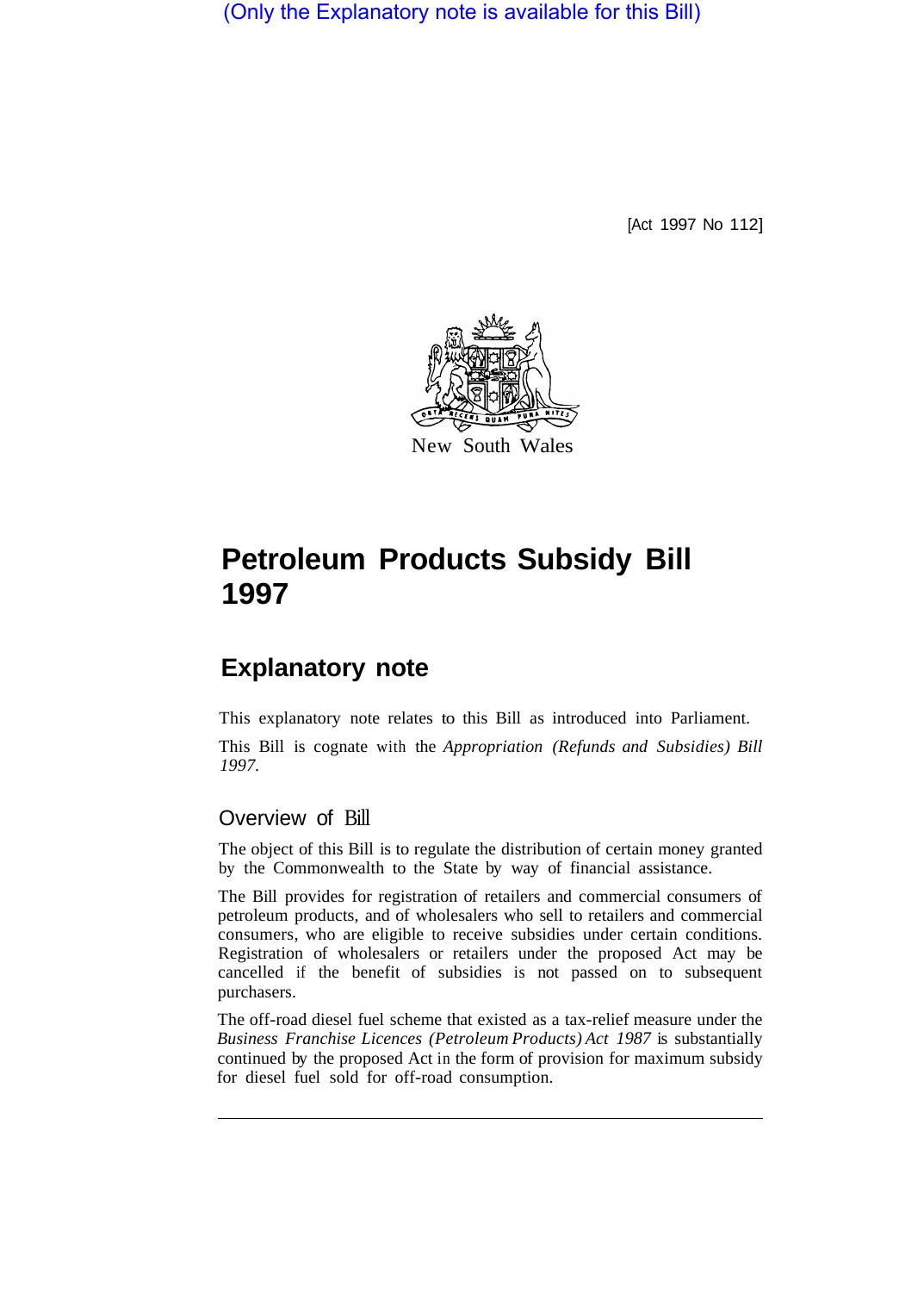Explanatory note

### Outline of provisions

#### **Part 1 Preliminary**

**Clause 1** sets out the name (also called the short title) of the proposed Act.

**Clause 2** provides for the commencement of the proposed Act on a day or days to be proclaimed.

**Clause 3** defines *petroleum products* and other words and expressions used in the proposed Act.

#### **Part 2 Subsidies**

**Clause 4** authorises the payment of subsidies.

**Clause 5** provides that persons registered under the proposed Act (being retailers, commercial consumers and certain wholesalers of petroleum products) are eligible for subsidies.

**Clause 6** provides for a prescribed ceiling in relation to the amount that may be paid to a person in any financial year by way of subsidy under the proposed Act.

**Clause 7** provides that the amount of a subsidy paid under the proposed Act is refundable in certain circumstances, namely, where the petroleum products in respect of which the subsidy was paid are sold or consumed in contravention of conditions of registration, or where an overpayment has been made in contravention of proposed section 6 (in which case a penalty also applies).

#### **Part 3 Registration for eligibility for subsidies**

**Clause 8** authorises the registration (and periodic renewal of registration) of retailers and commercial consumers of petroleum products and of wholesalers who sell to retailers and commercial consumers. Registration is subject to conditions prescribed by the regulations or imposed by the Chief Commissioner of State Revenue, and may be refused on grounds mentioned in the clause.

**Clause 9** provides for variation of the conditions of registration.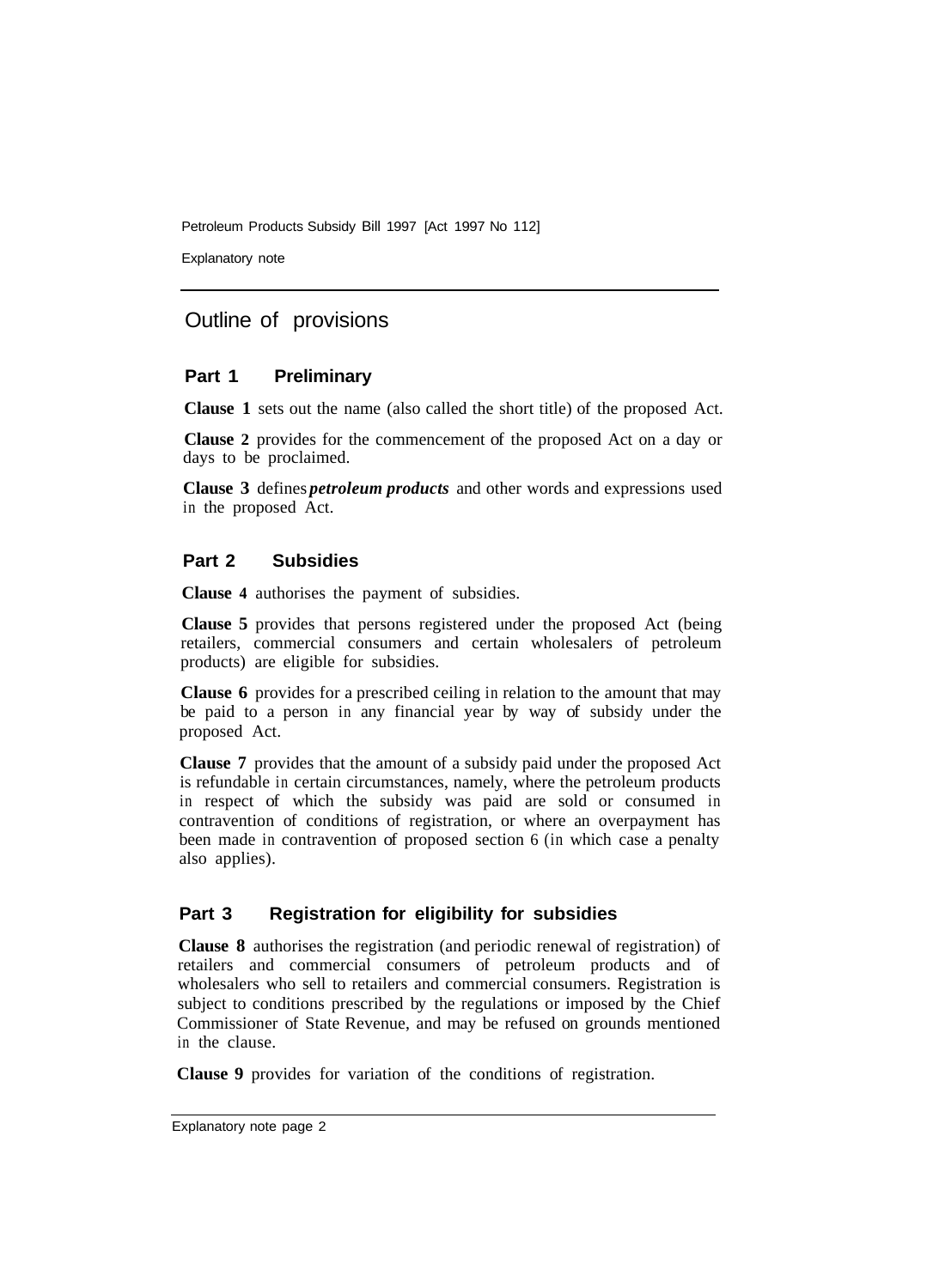Explanatory note

**Clause 10** provides that a person's registration may be cancelled if the registered person is convicted of an offence against the proposed Act or the regulations or fails to abide by the conditions of registration, or ceases to be eligible for registration, or if (in the case of vendors) the person fails to pass on the benefit of subsidies to subsequent purchasers of petroleum products sold in the course of the person's business.

#### **Part 4 Sales of diesel fuel for off-road use**

#### **Clause 11** defines *marine purpose* and *off-road purpose.*

**Clause 12** provides for the issue of authorities to sell diesel fuel for off-road purposes. An authority is subject to conditions prescribed by the regulations or imposed by the Chief Commissioner.

**Clause 13** provides for the issue of permits to buy diesel fuel for off-road purposes. A permit is subject to conditions prescribed by the regulations or imposed by the Chief Commissioner, and provides for the imposition of an upper limit on the amount of fuel the permit-holder can buy in a given time (except when the fuel is bought for marine purposes).

**Clause 14** describes what authorities and permits allow. The holder of an authority is permitted to sell diesel fuel for off-road use to other authority-holders or to permit-holders, or to any person for marine purposes. All parties are subject to the conditions imposed on them by or under the proposed Act.

**Clause 15** states that authorities and permits have effect for the period specified in them and are renewable from time to time.

**Clause 16** provides for variation of the conditions of any authority or permit.

**Clause 17** provides that a person's authority or permit may be cancelled if the person is convicted of an offence against the proposed Act or the regulations or fails to abide by the conditions of the authority or permit.

**Clause 18** creates certain offences in connection with the use of authorities and permits. Holders of permits must notify the Chief Commissioner of any relevant change in their circumstances, must not buy fuel in excess of their permit limit and must not lend their permit to another person. These offences are punishable by fines of up to 50 penalty units. (The current value of a penalty unit is \$110.)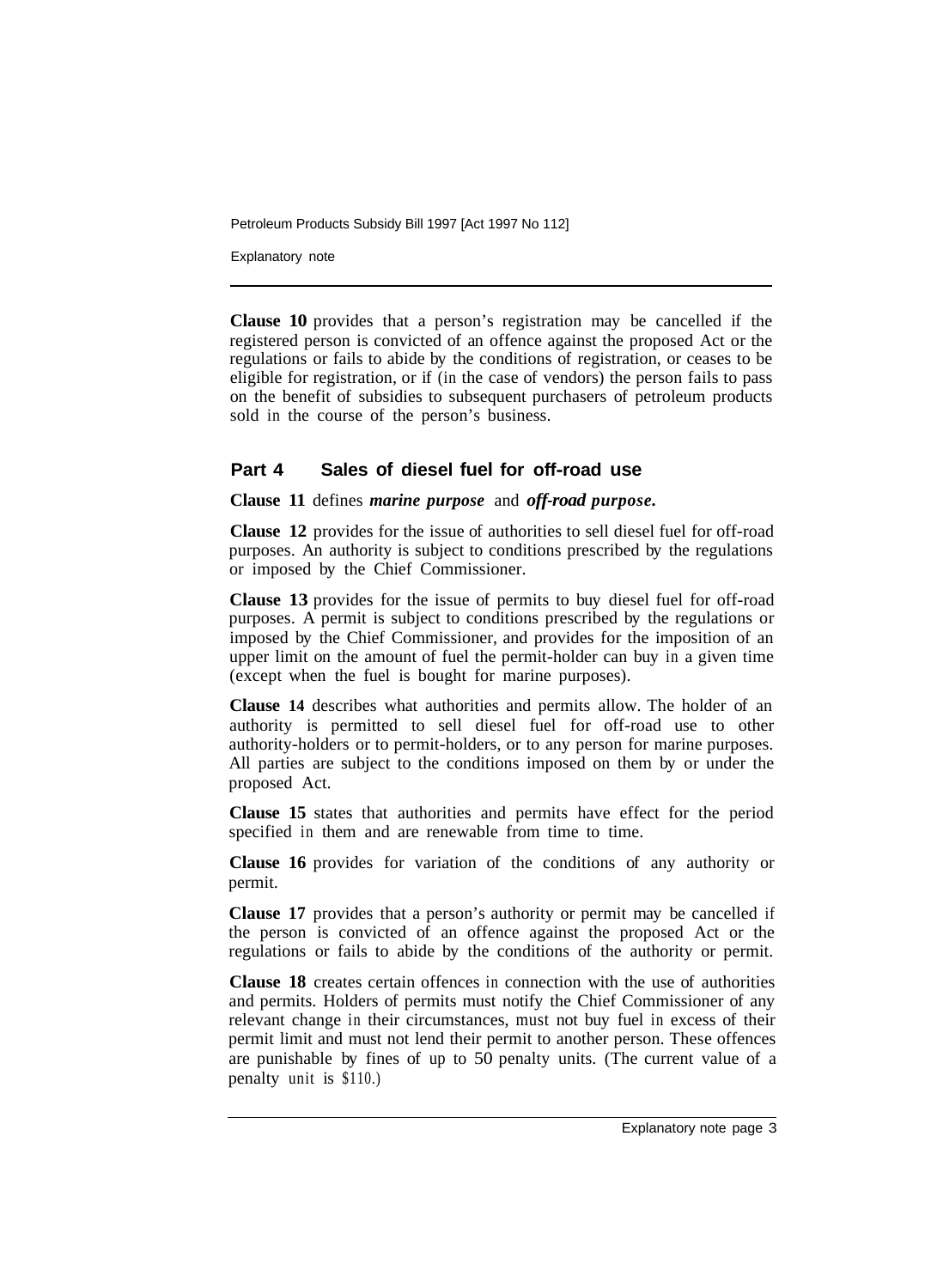Explanatory note

#### **Part 5 Records and investigation**

**Clause 19** requires transportation records to be kept in vehicles transporting petroleum products in bulk, indicating the owner, transporter, destination and other particulars concerning the products transported.

**Clause 20** requires drivers of vehicles transporting petroleum products in bulk to yield to police signals to enable inspection.

**Clause 21** confers on the Chief Commissioner and authorised officers the same powers to investigate registered persons and other persons as are available for the purposes of the State's taxation laws. These powers include powers to summon persons to answer questions and produce documents and powers of entry and search (subject, in appropriate cases, to a requirement to obtain a search warrant). Provisions binding officers to secrecy as to information obtained in an investigation also apply. In addition, the *Revenue Laws (Reciprocal Powers) Act 1987* is made to apply, in order to allow collaboration of State and Commonwealth officers for investigative purposes.

#### **Part 6 Administration**

**Clause 22** provides for employment of staff to serve in the administration of the proposed Act.

**Clause 23** allows delegation of the powers and functions of the Chief Commissioner.

**Clause 24** protects the Chief Commissioner and others from personal liability in respect of things done or omitted by them in good faith for the purposes of executing the proposed Act.

#### **Part 7 Miscellaneous**

**Clause 25** provides that persons aggrieved by a decision of the Chief Commissioner not to renew, or to cancel, their authorities, permits, or registration, or to vary the conditions in force in respect of them, may apply to the Administrative Decisions Tribunal for a review of the decision.

**Clause 26** provides for the form in which applications under the proposed Act are to be made and for fees chargeable in connection with applications.

**Clause 27** creates certain offences relating to the furnishing of information in connection with applications under the proposed Act or the purchase of diesel fuel under a permit, or in other specified circumstances.